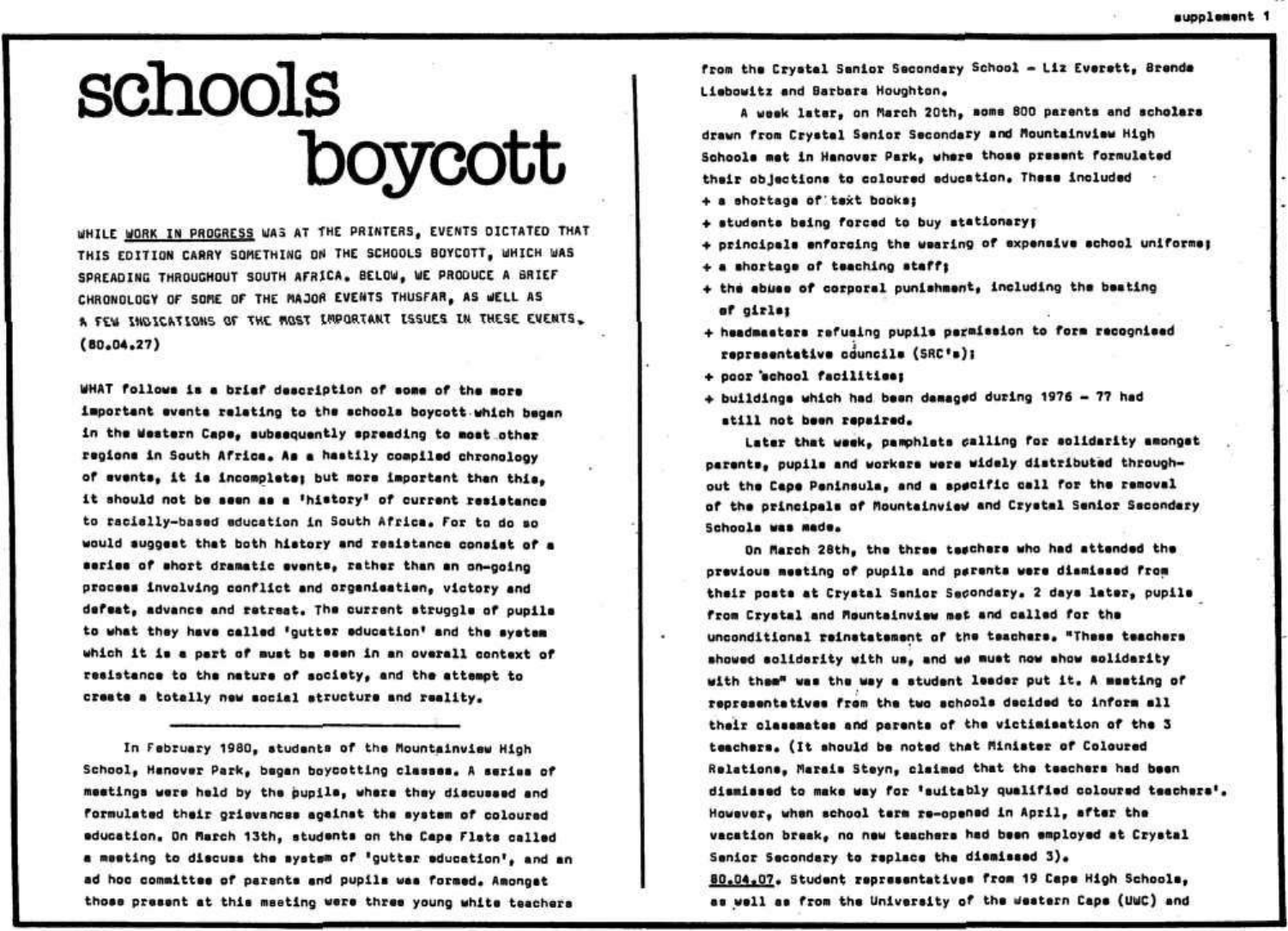**Hawatt Training Collaga mat\* and raaolvad to fight tha aducation ayataa for coloutad pupila "at al l 1avail" . Thay**  aat out a sarias of short-term demands which, they said, if **not mat within a waak would laad tha\* to conaidar boycott action . Tha daaanda includad** 

**pay incraaaaa for taaoharaf** 

**battar provlalon of achool booka,** 

**iaaadiat a rapaira to achoola danagad during tha 1976-77 riotaf ralnatataaant of tha 3 taachara diaalaaad fron Cryatal** 

**Sanlor Sacondary achooli** 

**ranoval of tha principal of Cryatal Sanlor Sacondary.** 

**Plaoarda wara poatad on tha fanca at tha Uynbarg offioaa of tha Adainlatratlon of Coloured Affalra\* Thay proclalnad that** 

**"Our paranta ara forcod to work bacauaa tha braad prica**  had increased. School books are not free. Rents and rates are increased. They have no say. Solidarity Workers **Studanta Paranta\*\*** 

**and** 

**•Raoiat aducation to divlda atudant workara of tomorrow. Tha aducation wa ara racalvlng l a providing Chaap Labour for tha Capitalist" .** 

**80\*0\*\*09. I t waa announced that tha prlncipal a of Cryatal**  Sanior Secondary and Mountainview High achools had been **tranefarradv and Pliniatar Stayn «aid that rapaire to daugad**  achool buildings would be undertaken. The rapresentatives of **tha 21 aducatlonal inatltution a which had aat on March 7th**  (the United Education Front) rejected these moves as **inauffician t - "i t juat aoratohaa tha aurfaoa\* Tha whola**  ayatam has to be changed".

**80.04.11. Pamphlets calling for pupil solidarity and resistance** to gutter education were widely distributed on the Peninsula. **Thay atatad that aoat of tha pupila\* grlavancaa involvad "aconoalo iaauoa atrongly fai t i n working olaaa araaa Ilka**  Hanover Park. The burden of enforced uniforms, expensive **atatlonary and taxt booka and foroad laviaav hlt a working elaaa fa mi 11 aa hard™\* Tha paaphlat want on to aay that atudanta had "itobiliaad agalnat thair infarlo r aducation which kaapa thin i n thalr oppraaaad pooition" .** 

**Fazala High. 10 Hkli a and Langa High achoola. al l baaad**  in african townships, joined the United Education Front **planning conalttaa\*** 

**B0.04.13\* A maaa maating waa hold whara rapraaantativaa of**  african, indian and coloured pupils in the Wastern Cape were **jolnad by atudanta froa UWC and Hawatt Training Collaga\* I t**  was decided not to launch an immediate boycott of classes, as **cartaln victorlaa had baan won from tha authorltlaa (tha raaoual of prlncipala^ a proalaa to rapair achool bulldinga)\* lnataad<sup>v</sup> Colourad Ralationa waa givon until tha and of tha aonth to full y aoat tha daaanda pravioualy aada<sup>a</sup>**

**A rapraaantatlva of Salgravla High achool axpiainad that**  the promises made by Stayn were insuffient.

**"Thu atapa undartakan by nr stayn, to aupply propar taxt booka and to kaap tha achool bulldinga in good rapair ara tha run-of-tha-aill thinga any good adainlatratio n ahould do.**  What we are dissatisfied with is the general low **atandard and poor conditiona aurrounding colourad aducation\*\*** 

**60,04\*14\* Daaplta tha dacialon takan tha pravloua day not to**  launch a boycott of classes at prasent, hundreds of pupile do **bagln to boycott ltaaono at achool. At Foxala High School in Gugulatu, 800 boycotting pupils demand the right to form an** SRC; the same demand is mada at Wynbarg Senior Secondary, while **plaoarda raadlng "rejact racial aducation" ara put up by**  pupils at Bridgetown and Staenberg High.

**A aaaa aaatlng l a hold at Hawatt Training Collaga, and thara l a a call for an iaaadlat a boyoott of olaaaaa protaating agalnat infarlo r raolal aduoation.** 

**50.04.15. Pupila at Spaa 9ona High School\* ona of tha largaat achoola i n tha Athjona araa\* boycott claaaaa\* and daaonatrata by aarchlng around tha achool\* and placing placarda on tha achool fanca aattiag out thair grlavaneaa\*** 

A total stay-away from classes is raported from Parkwood High School.

**50.04.16. fliniatar Stayn aaya that \*poaltlua attantlon <sup>1</sup> l a being glvan to tha pupila\* grlavancaa.** 

Pupila decide to boycott classes until the end of the week, and then to decide on further action.

Many more achools join the boycott of classes.

 $60*04*17$ . Elaias River High, Elswood High, Ballville South High, Mananburg, Silveratona High, Mananburg High and **Cordona High School in Scaaraat bfaat ara raportad to ba boycotting claaaaa\***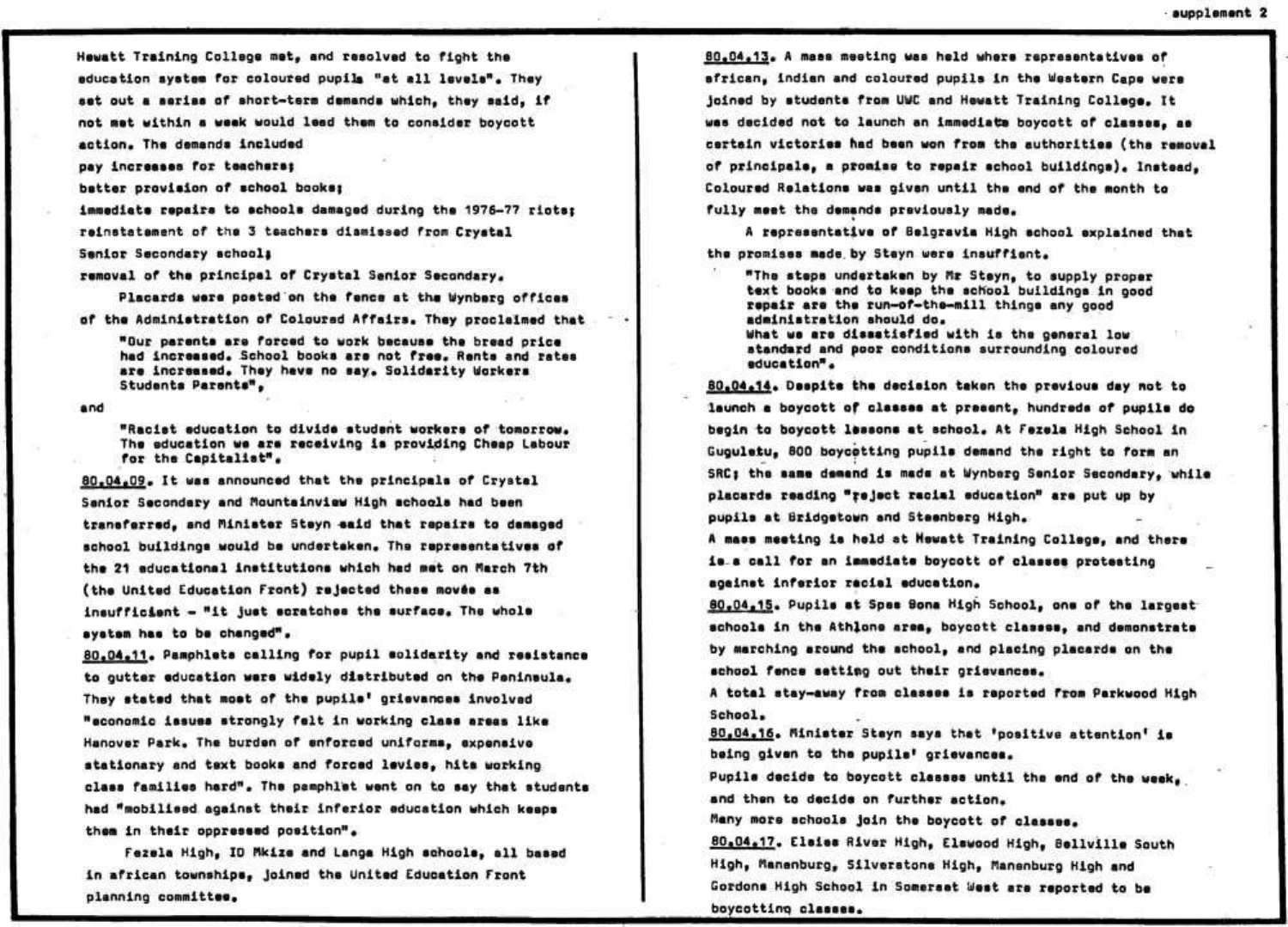**00.04,IB . Catnkln High in Heldeveld join t the boycott) pupila**  at Vista High School walk out of classes and demonstrate in the school quadrangle; for the third day running, pupils at **Kanalngton High School rafuaa to attend claeeee.** 

The only indian High School in Capa Town, Rylands, joins the **boycott of claeaao. A stateasnt l a laauad by Rylanda boycottara dadicatlng theaeelvee to "figh t oppraaaion and xaciat aducation**  which divides us from our fallow South Africans". It is **furthar atatad that aducation l a an "ideological control on tha part of tha etete" daalgnad to "trai n paopla for tha chaap**  labour market".

**I n Johanneeburg, between 2 000 and 5 000 colourad school chlldran aeroh In protaat agalnat 'inrarlo r aducation\*. Security pollca and flyin g squad forcaa lntarcap t and break up tha aarch. Steyn aaye that tha laaua l a not one of education, but of**  children being influenced by propaganda. He accuses suspended AZAPO president, Curtis Nkondo, of going to the Wastern Cape to **Incite scholars, and notes that Nkondo 'is not a coloured man', 80,04.19, Over 25 000 pupila are reported to be boycotting classes. In the weetern Cape, the boycott epreada to Strand and Sonaraat uloet schools.** 

**At Hewatt College 246 repreeentativee froa 62 Jeetorn Cape educational institution s aeet and decide that tha boycott should continue the following week. They cell on puplle to go to school/campus, but to stay away froa c^aeaea\* Roproaantatlvee are praaant froa alaoat every aanlor aecondery school on the Penlneulo, aa wall ae froa Pearl, vorcoatsr,**  Stellenboach and a number of tertiary educational institutions. **They reject etateaante nade on their behalf to the preee by 'racist bodies' like the Labour Party, lecturers at racist** institutions, and 'reactionary organisations like the Capa **Teechere\* Profeosional Association (CTPA).**  An umbrella atudent body is elected at this meeting, to

represent all institutions present. A saries of demands, **including the abolition of racial education. Integration of a l l achoole, the phaalng out of armed soldier-teachere, and tha creation of autonoaous SRC\*e et schools, are aado. 60,04.20. Students at the Unlveraity of ttatal aedlcel school decide to boycott their graduation ceronony to protest against**  discrimination in education.

**A aaaa aaeting of 2 000 at UWC decldee to boycott al l taate, eaaignaanta and cissies. A Meeting of 700 parante in the**  Grassy Park area decides to support the pupils in their **boycott of cleaaaa and deaendo. Schools In George end Worcester Join the boycott of cleseeo.** 

**The generel theae of the boycott in the Western Cape euggeete that education praparee acholere to becoae a cheep labour**  force for capitalism.

**80.04.21. I t i s reported that aore than 100 000 atudanta froa 70 eohoole In the tfeatern Cape and Witwetererend ere boycotting classes.Cerste High School, Pretoria, Reiger Perk High School, Bokaburg, and Vredenbarg Senior Sscondery School in Saldanha Bay Join in the boycott** 

**80.04.22. Boycott of claaeee epreede to Natal and Tree 5tste\* Backet Training College, Durben, and Or Blok High School<sup>f</sup> Bloaafontein cloeed when etudente deaonatrate. Pupila et Lenaale achoole begin boycotting oleeaee, ee do etudente at**  Fordaburg Teachars Training College, 2 Durban coloured schoole, **a Durban Teachere\* 'Training Collage, end puplle at a Kiaborley school,** 

**10 000 pupils hold a rally in Bosmont, outside Johannesburg,** and riot police in camouflage uniform fire tear-gas to **dleperae B 000 aarohing pupila i n the etraeta of Athlona. The puplle reproeentatlve coaalttee orltlcleee the Athlone aarchora, eeylng that they had violated e majority daclelon taken not to leave echool promisee during boycott action\* Tha boycott reachae Port Clizabethi 1 000 pupila at Batheledorp High School, end hundreds I n Csst London join in deeonstretlono\* Demonatrations of eupport are held at Oudtshoorn, Genadendal in** the Little Karoo, on the East and west Rand, and at the **Unlverelty of Natal.** 

**60.04,23. Police fir e e shot, end baton charge 500 etudente**  trying to hold a meeting at Eldorado Park. Teargas is used to breek up another meeting in Kliptown, and several pupils are **Injured .** 

**In Natal, 6 000 etudente end puplle are reported to be boycotting, end police uae teargaa to dleperee puplle at**   $W$ **u**entworth.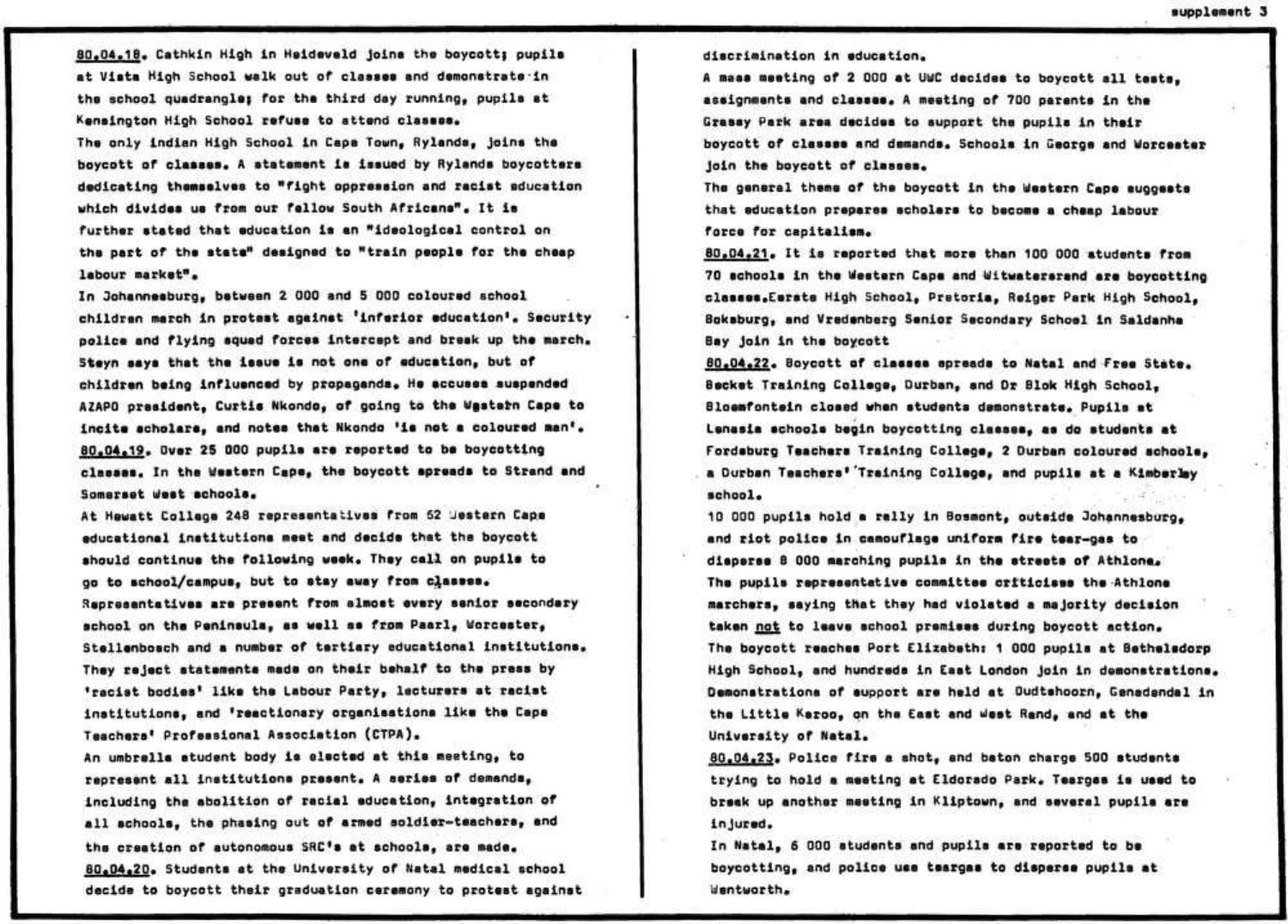Curtie Nkondo addresses students at Wite University, and calle for a white role in the boycott. Arques that white aducation is by no means parfect: it aims at indoctrination, while black education aime at domestication. A few hours later, Nkondo is detained by security police. This marks the beginning of a large ascurity police swoop, with an ever-growing number of people being detained.

80.04.24. It is revealed that the covernment was warned six months previously that 'coloured education was in a mess. and headed for collapse'. Warning was issued by the Transvaal Reodonal Education Committes, with 50 000 children under its auspices.

Police baton-charge 500 Chataworth pupils holding a silent orotest in their school grounds, and arrest two. Pupile at Durban Indian Girls High School, Gandi Desai, Orient High, Sastri College, ML Sultan Technikon, Wits University, Transveal College of Education and Laudium High School join boycott.

Further reports of boycotts from Klerksdorp, Roodepoort, Potchefatroom, Middelburg (Transvaal), Grahamstown, Pietermaritzburg, Police say that in only three divisions - Northern Natal, Nothern Free State and Namible - have boycotts not been reported. 2 000 parants meet in Bellville and express soliderity with

## student demands.

4 000 pupils hold a mass meeting in East Pearl, 1 000 pupils in Grabouw boycott classes, while all senior secondary echools in Port Elizabeth, Ultenhage, Humanadorp and Graaff-Reinet are reported to be boycotting classes.

80,04,25. Students at Actonville, Benoni, Randfontein, Eastern Cape and Durban reported to be joining boycott. 16 out of a total of 17 indian and coloured high schools in the Eastern Cape are involved in the boycott of classes.

A NUMBER of important features have smerged from the current boycott of classes. These are most obvious in the Western Cape campaign, where pupil activity appears to be more organised and sophisticated than slsewhere.

1. The oucils have continually emphasised that the majority of them come from working class families, and that the financial burdens of racial education are being borne by the working class (their parents). In one of their pamphlets, they write that

"We are aware as students coming from working class backgrounds that our parents cannot afford to provide shelter, food and education for us. The policy of the state is to make it financially difficult for us to stay at school, We are then forced to leave school and join the cheap labour force". (RESISTANCE AGAINST RACIAL EDUCATION).

The pupils have accordingly conceptualised their current struggle as a working class issue, rather than an educational issue. They have seen that while recial education sffects all blacks in South Africa. it effects working class families in a more sarious way than patty bourgois black families.

2. Related to the above is the way the pupils of the Western Cape see the whole question of 'inferior' education, They have not, in general, aroued for equality with white education, for they realise that white education is as functional to exploitation and oppression as black education is. They have atressed that the education they receive is functional to the maintenance of the ruling capitalist class in South Africa. and in rejecting that form of education, they also reject the. political and economic system as a whole.

The pupils have not asked for technical improvements in the quality of education only - better laboratories, more funds stc. They have also demanded a change in the social content of education.

3. This is shown in the slooan they have adopted - AWAY WITH RACIAL EDUCATION, They have not called for equality with white education, but rather for an end to racially-based systems of education. Implicit in this is a critique of the nature and function of white education as producing oppressors, just as black education produces the oppressed.

4. The pupils critique of the education they receive has included an anti-capitalist position, They have seen themselves as produced as cheap labour for a capitalist